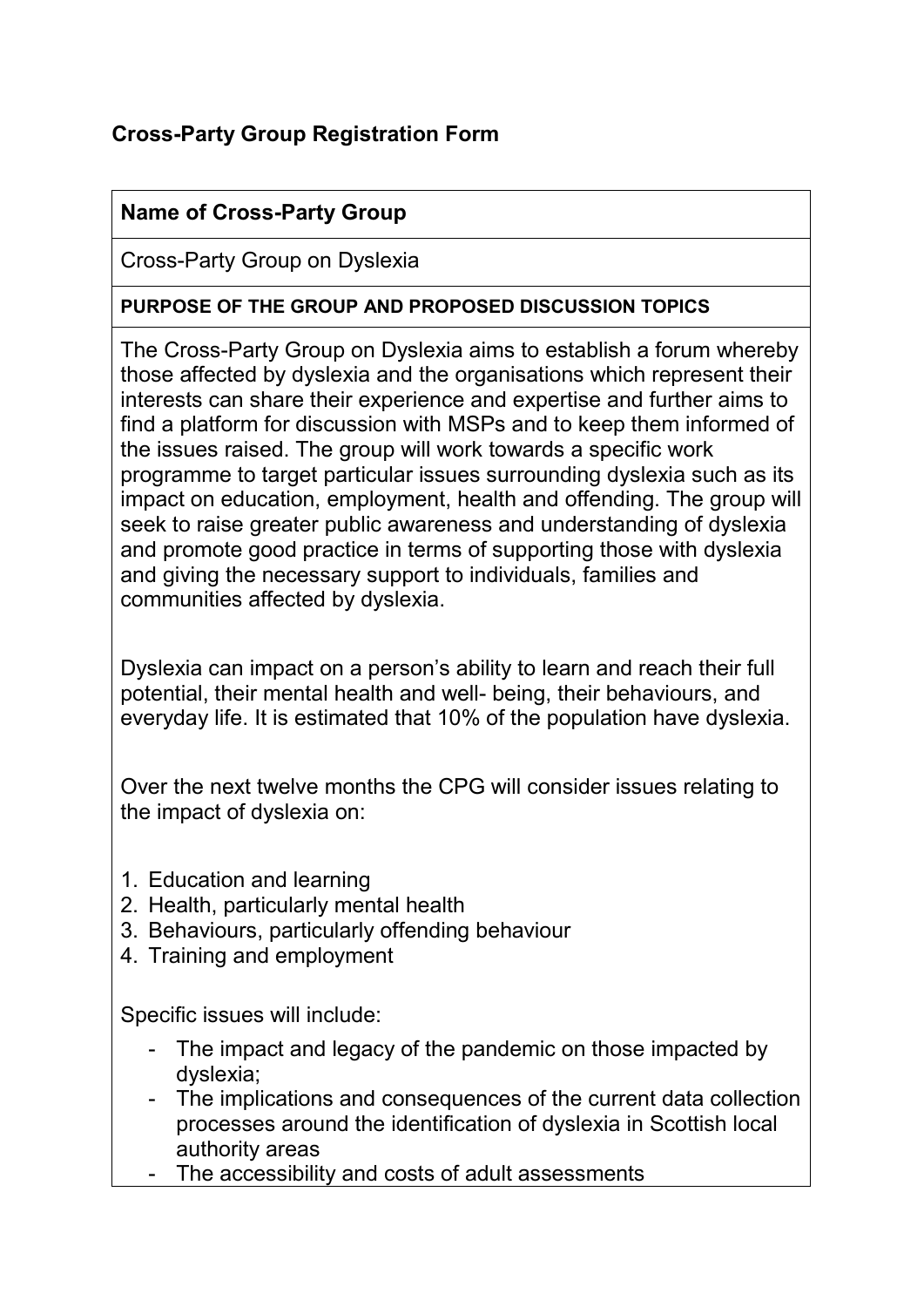- The role and responsibilities of the successor to the Scottish Qualification Authority and Education Scotland in relation to quality assurances processes and practices around dyslexia.
- Issues affecting BEM children, young people and adults
- Exploring aspects of neurodiversity around economic benefits and workplace awareness
- Awareness of dyslexia and assessments in BAME communities taking the language barriers into consideration

## **MSP Members of the Group**

Please provide names and party designation of all MSP members of the Group.

Oliver Mundell (Conservative)

Stuart McMillan (SNP)

Pam Gosal (Conservative)

Paul O'Kane (Scottish Labour)

Rachael Hamilton (Conservative)

#### **Non-MSP Members of the Group**

For organisational members please provide only the name of the organisation, it is not necessary to provide the name(s) of individuals who may represent the organisation at meetings of the Group.

| Individuals   | David Jones              |
|---------------|--------------------------|
|               | Dean Smith               |
|               | <b>Owen Ferry</b>        |
|               | <b>Gillian Evans</b>     |
|               | Dr. Margaret Crombie     |
|               | <b>Julie Ross</b>        |
|               | Dr. Jenny Guise          |
|               | Ross Duncan              |
| Organisations | <b>Dyslexia Scotland</b> |
|               | Mindroom                 |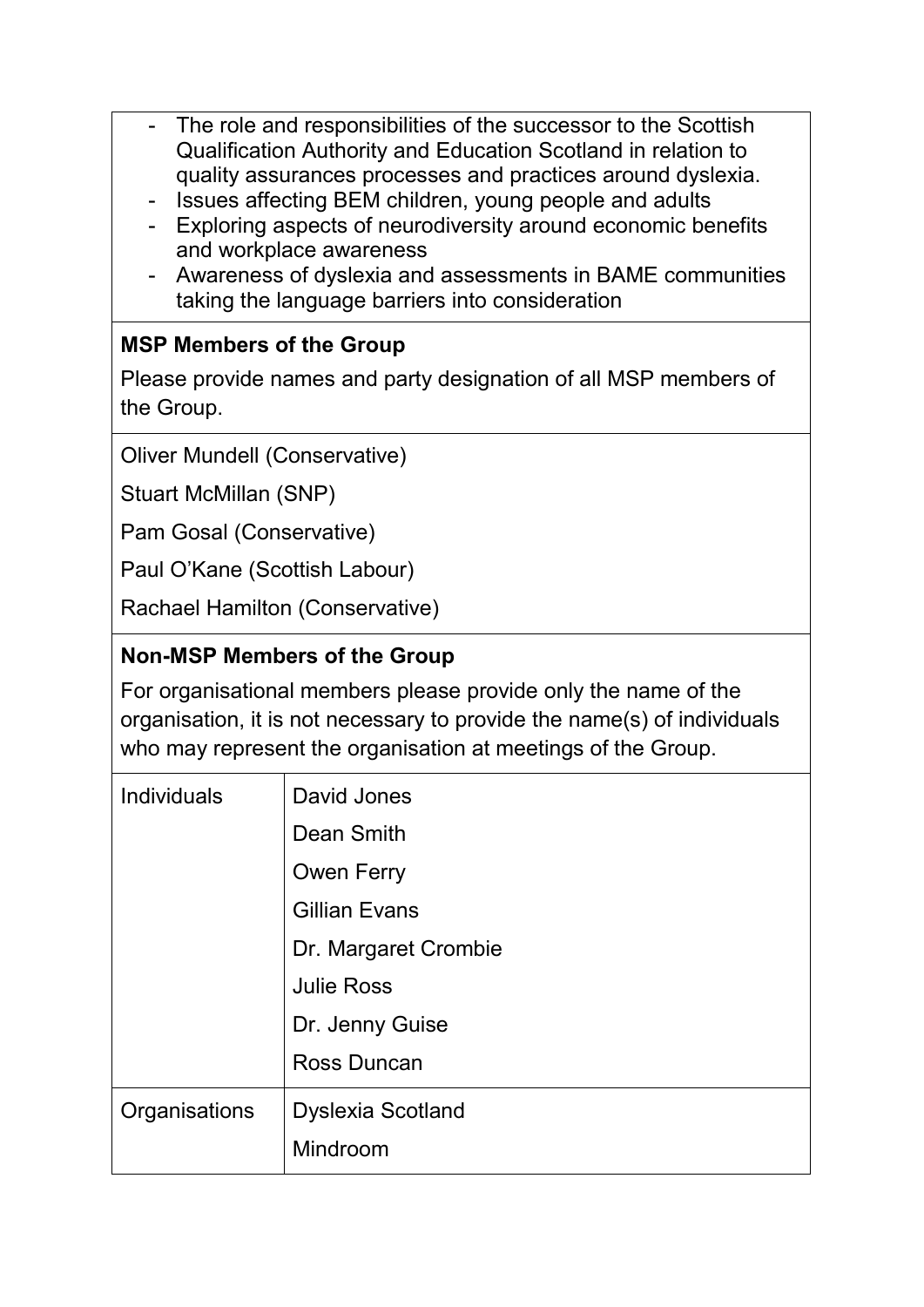| <b>Call Scotland</b><br>- 1 |
|-----------------------------|
|                             |

#### **Group Office Bearers**

Please provide names for all office bearers. The minimum requirement is that two of the office bearers are MSPs and one of these is Convener – beyond this it is a matter for the Group to decide upon the office bearers it wishes to have. It is permissible to have more than one individual elected to each office, for example, coconveners or multiple deputy conveners.

| Convener           | <b>Oliver Mundell MSP</b>  |
|--------------------|----------------------------|
| Deputy<br>Convener | <b>Stuart McMillan MSP</b> |
| Secretary          | David Jones                |
| <b>Treasurer</b>   | David Jones                |

### **Financial Benefits or Other Benefits**

Please provide details of any financial or material benefit(s) the Group anticipates receiving from a single source in a calendar year which has a value, either singly or cumulatively, of more than £500. This includes donations, gifts, hospitality or visits and material assistance such as secretariat support.

#### n/a

## **Subscription Charged by the Group**

Please provide details of the amount to be charged and the purpose for which the subscription is intended to be used.

£8 per member to cover refreshments at meetings and printing costs

# **Convener Contact Details**

| Name                     | Oliver Mundell MSP                                                |
|--------------------------|-------------------------------------------------------------------|
| Parliamentary<br>address | Room M3.21, The Scottish Parliament, Edinburgh<br><b>EH99 1SP</b> |